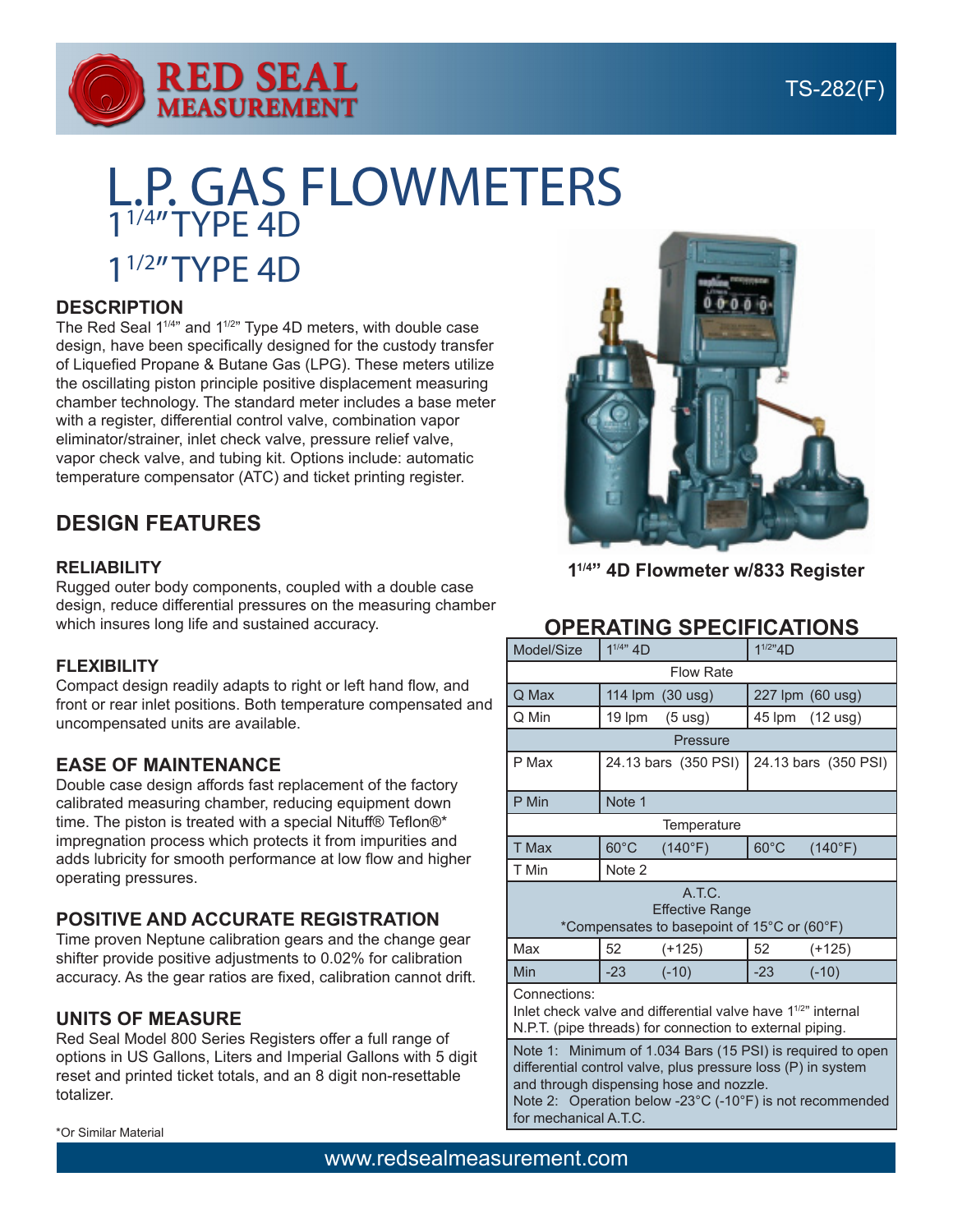# **MATERIALS OF CONSTRUCTION**

## **PRESSURE CONTAINMENT COMPO-NENTS**

Main case and cover, differential control valve, and vapor eliminator:.............NODULAR IRON (ASTM: A395) Gaskets and seals:....................BUNA-N NEOPRENE

#### **INTERNAL COMPONENTS**

Measuring chamber case and gear train...........................BRONZE Oscillating piston:...................ALUMINUM, with NITUFF OR SIMILAR COATING Gear train and other shafts....300 SERIES STAINLESS STEEL Vapor eliminator float:...........304 STAINLESS STEEL

## **APPROVALS**

Meets or exceeds accuracy of flow and adherence to Custody Transfer of LPG per NIST. Certificate No. 89-140

Non-Electrical Safety Standards for LPG Flowmeters:

Underwriters Laboratory (UL)

Listing No. 436194002 (kll/0053576/80) (dtd 07/11/89)

## **ACCESSORIES**

#### **Mechanical Registers**

Printing Registers Metric: Model 843-L15 (10 LITER) Printing Registers English: Model 833-0 (1 GALLON) Ticket print unit with 5 digit reset and printed ticket total delivery (face up ticket, prints out zero start and final delivery total) and 8 digit non-resettable totalizer.

Non-printing option Metric: Model 841-L28 (10 LITER) English: Model 831-11 (1 GALLON)

## **E4000 Register**

- **Ticket Printing**
- **Security Valve**
- **Totalizer**
- Multiple software options
- See Tech Sheet TS-303 for more details.

# **AUTOMATIC TEMPERATURE COMPENSATOR**

The vast majority of LPG meters are produced with this option. The ATC mechanically modifies the rotational speed of the gear train output shaft to adjust (compensate) for ambient temperature variances, "correcting" the volume of product delivered to a standard of 15°C (60°F), regardless of ambient or product temperature. If installed, most regulatory agencies require the ATC to be locked into the "engaged" mode and sealed to prevent fraud.



#### **ASSEMBLY OPTIONS**

Normal assembly is right hand flow: Inlet at left rear, flow to right outlet at Differential Control Valve.





# **WEIGHTS OF UNITS Kg (Lbs)**

| <b>METER</b><br><b>SIZE</b> | <b>Register Option</b> |            |            |            |  |  |
|-----------------------------|------------------------|------------|------------|------------|--|--|
|                             | 841 OR 831             |            | 843 OR 833 |            |  |  |
|                             | non-ATC                | <b>ATC</b> | non-ATC    | <b>ATC</b> |  |  |
| $1^{1/4"$ 4D                | 49 (107)               | 57 (126)   | 50 (111)   | 59 (130)   |  |  |
| $1^{1/2}$ 4D                | 52(114)                | 59 (129)   | 52(114)    | 60 (133)   |  |  |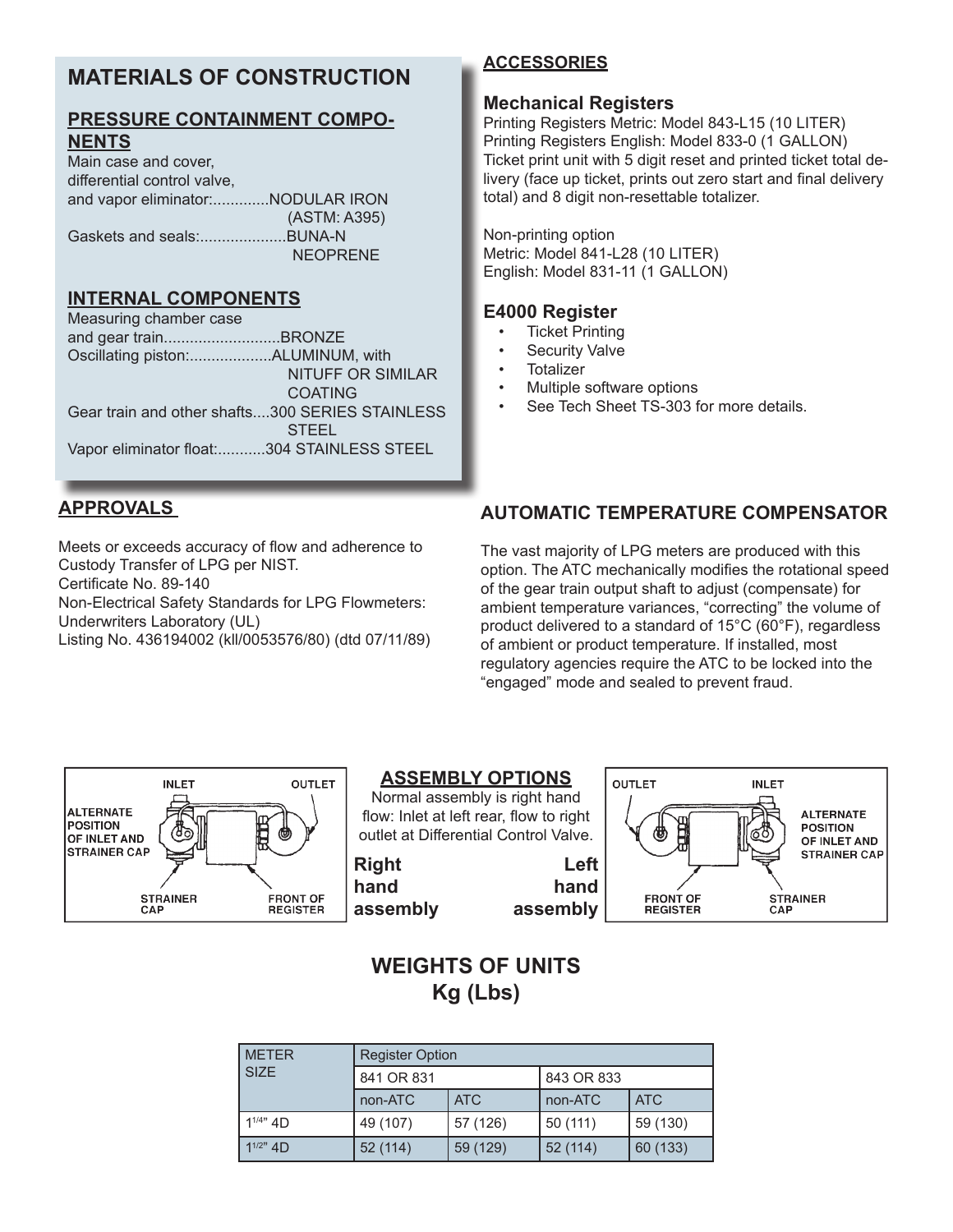## **ACCURACY**

All Red Seal 1<sup>1/4</sup> and 1<sup>1/2</sup>" Type 4D LPG Flowmeters are tested for accuracy and calibrated to meet or exceed the parameters set forth in USA Department of Commerce, National Institute of Standards and Technology (NIST), Handbook 44.